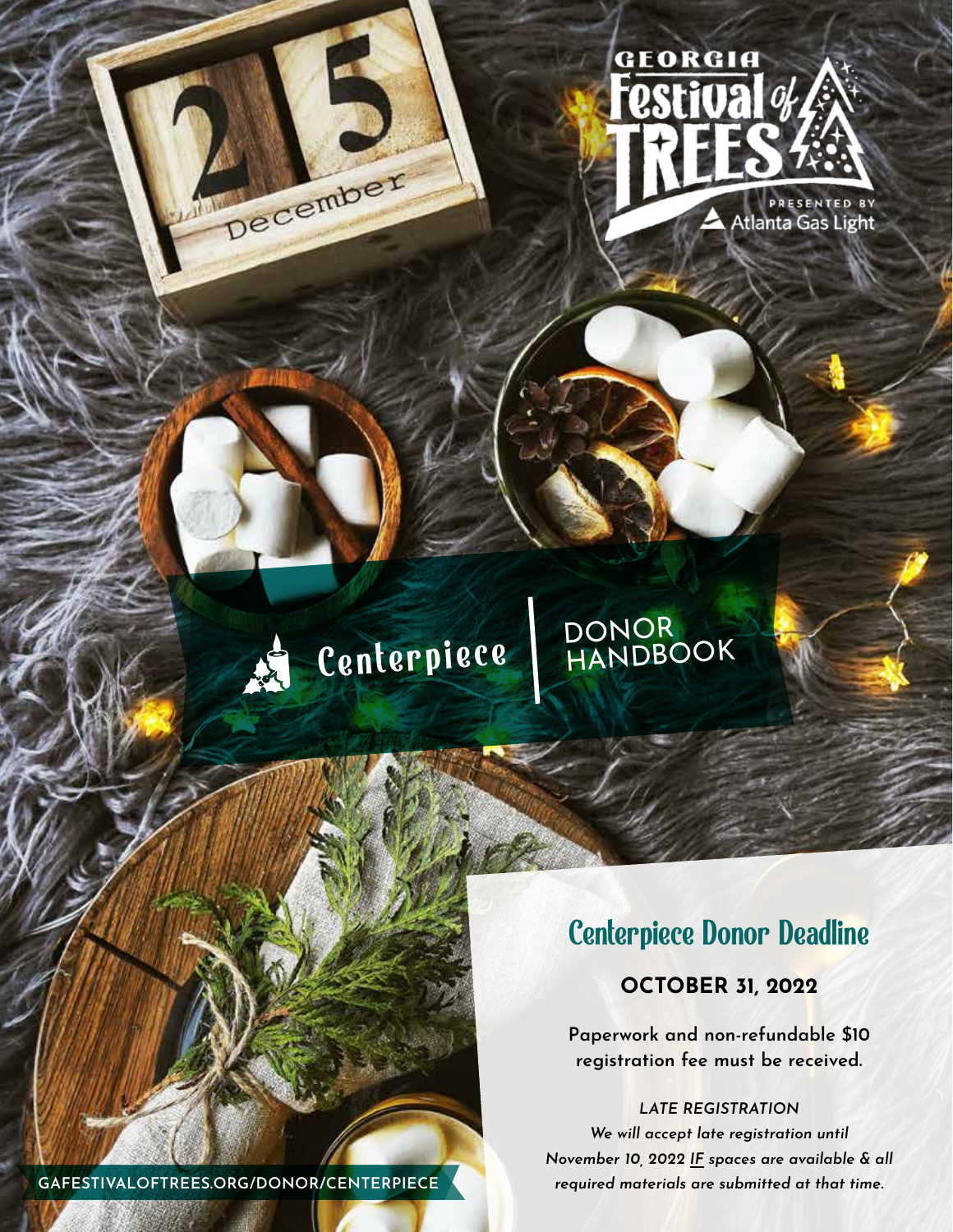$\mathsf I$  hank you for your interest in donating a Centerpiece to the Georgia Festival of Trees! You will be creating Christmas magic for thousands of Atlanta families.

Your donation will directly impact our community by raising essential funds to donate to organizations working to end human trafficking and the sexual exploitation of youth and women right here in Georgia. This year the festival will benefit Wellspring Living, an Atlanta-based non-profit helping survivors of sex trafficking.

This packet contains essential information you will need to donate your Centerpiece. These guidelines will ensure that your creation will sell well and arrive safely at its new home.

If you have any questions, please email us at auction@gafestivaloftrees.org.

With gratitude, **Your Georgia Festival of Trees Family**

# **CENTERPIECE REGISTRATION DEADLINE**

# **OCTOBER 31, 2022**

**Paperwork and non-refundable \$10 registration fee must be received.**

### IMPORTANT DATES

#### **2ND ANNUAL GEORGIA FESTIVAL OF TREES**

November 18 -Nov 27, 2022 *(Closed Nov 23 - Nov 24 for Thanksgiving)*

#### **DROP OFF DAY**

Thursday, November 17, 2022 (12pm - 10pm) Friday, November 18, 2022 (8am - 2pm)

#### **CENTERPIECE SPACE REGISTRATION DEADLINE**

Deadline: October 31, 2022

Paperwork and basic centerpiece description form (theme, space needed for display, etc) must be completed.: **gafestivaloftrees.org/donor/infoform**



- The Georgia World Congress Center will open for drop-off at noon on Thursday, November 17th and 8am on Friday, November 18th.
- For security purposes, all Centerpieces must be delivered by 2pm on Friday, November 18th.



- Due to security and safety issues, we recommend children under 16 years of age be left at home.
- More specific information about day-of procedures will be emailed by Tuesday, October 25th. If you do not receive anything by that date, please contact us at auction@gafestivaloftrees.org.
- At check out, upon completion of your Centerpiece, you will receive two "thank- you" tickets that can be used to attend the festival November 19-27, 2002.

DROP OFF DAYS

November 17, 2022 12pm - 10pm

November 18, 2022 8am - 2pm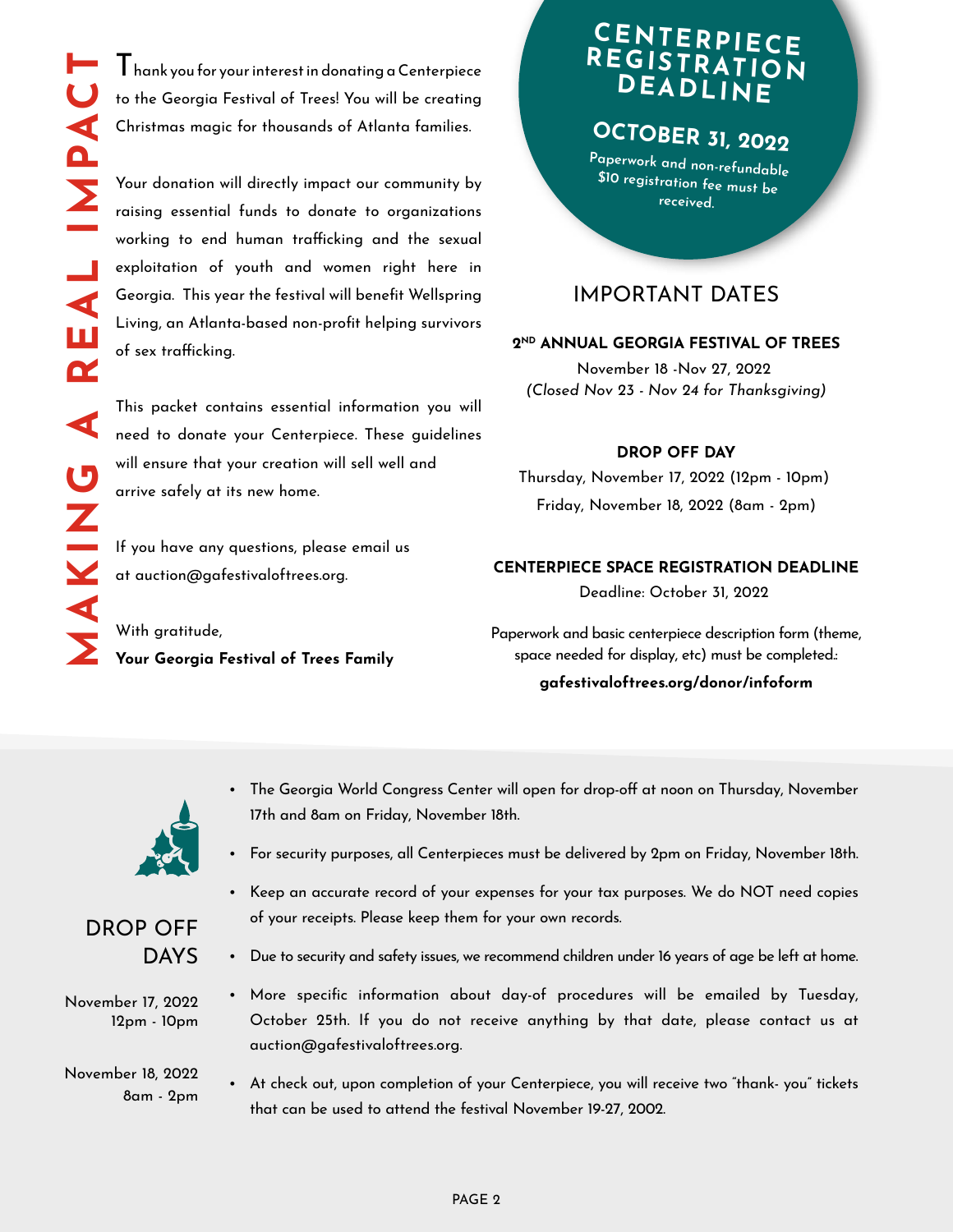

# Centerpiece Donor Guidelines

### TABLE DISPLAYS, CENTERPIECES, AND MANTLE DECORATIONS

- Centerpieces must be artificial.
- Centerpieces with a Christmas theme sell best. Beauty, creativity, and imagination add spice.
- If using lights, include any replacement bulbs and fuses in your storage box.
- Collectibles should come with the original packaging.
- Live plants, water ornaments, globes, or other water features are not allowed.
- We encourage accessories such as candles, ceramics, table settings, table coverings, and other items you feel will enhance your design. (These will be sold with the Centerpiece.)
- Tables are covered with a cloth; however, you may provide table coverings to complement your arrangement. (This covering will be sold with your creation.)
- Please furnish a box/packing material for the delivery and storage of your creation.
- No advertising or inappropriate material will be accepted.
- Please provide an easel if one is required for your creation.
- All Centerpieces and accessories become the property of the Georgia Festival of Trees and will be priced and sold as such.
- Centerpieces must fit into a space no larger than 24"x24".

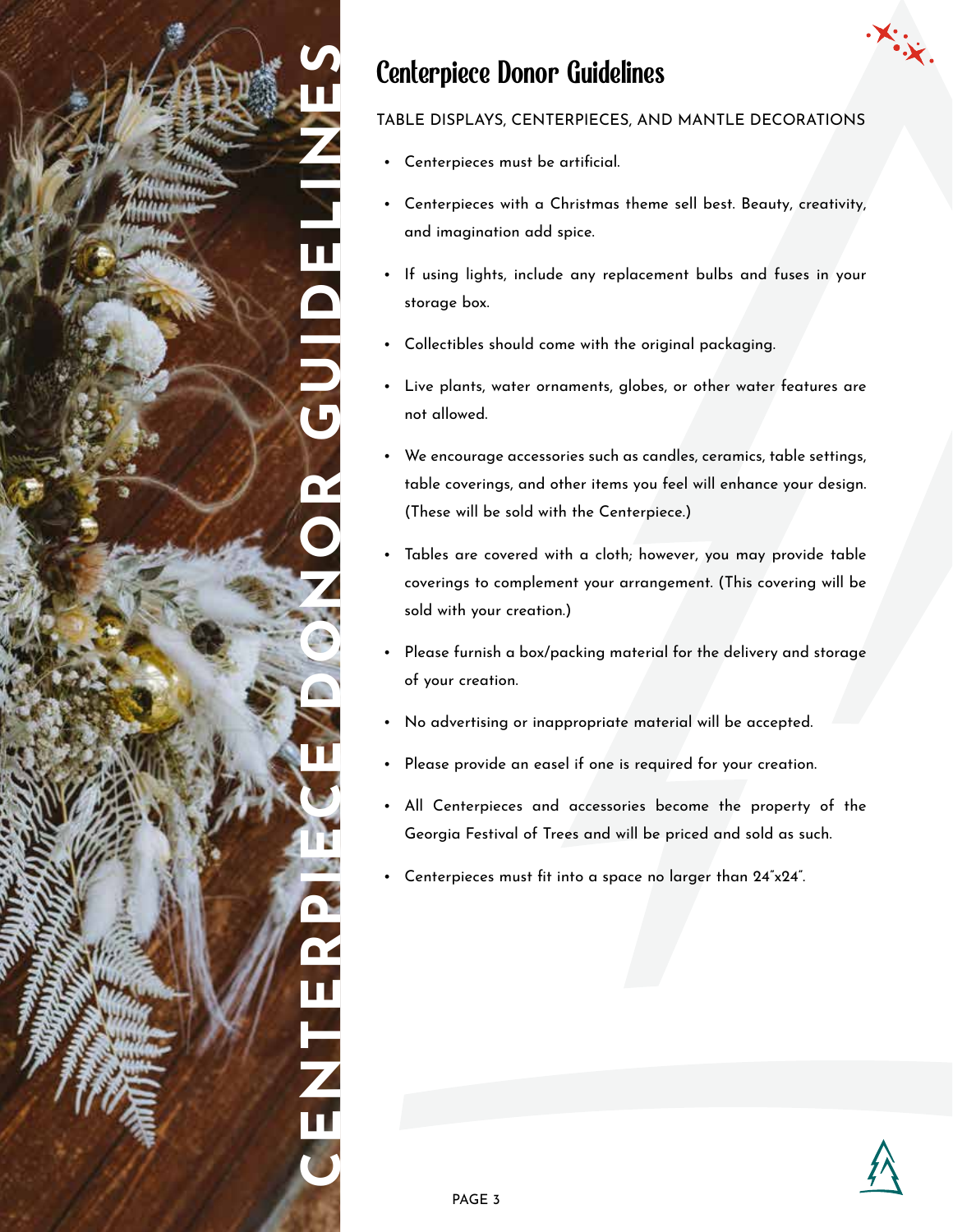# **ITEMIZATION OF EXPENSES**

Please complete this form and turn it in at check out on Drop Off Day, Thursday-Friday, November 17-18.



To raise as much as possible for the women and children touched by Wellspring Living, we intend to price all auction items to sell. To reach this goal and to comply with IRS requirements, we need your help. It is the decorator's responsibility to maintain careful records and keep receipts of costs involved with the donated item.

This form will help the Georgia Festival of Trees Executive Board determine a fair base price for auction items. The Festival of Trees Executive Board retains the right to adjust any item's price to what the market will bear. Retain all receipts for your tax purposes.

| NOTE: GA Festival of Trees does not collect<br>these receipts.              | <b>CENTERPIECE</b><br><b>NAME</b>  |  |
|-----------------------------------------------------------------------------|------------------------------------|--|
|                                                                             | <b>CONTACT NAME</b>                |  |
| Please list expenses below and bring this<br>form with you on Drop-Off Day. | <b>DONATING</b><br><b>BUSINESS</b> |  |
|                                                                             | <b>DECORATOR</b><br><b>NAME</b>    |  |

| <b>QTY</b> | <b>Item Description</b>          | <b>Price Paid</b> | <b>Retail Value</b> |
|------------|----------------------------------|-------------------|---------------------|
| 6          | Red frosted picks [EXAMPLE ONLY] | 3.00              | 6.00                |
|            |                                  |                   |                     |
|            |                                  |                   |                     |
|            |                                  |                   |                     |
|            |                                  |                   |                     |
|            |                                  |                   |                     |
|            |                                  |                   |                     |
|            |                                  |                   |                     |
|            |                                  |                   |                     |
|            |                                  |                   |                     |
|            |                                  |                   |                     |
|            |                                  |                   |                     |
|            |                                  |                   |                     |